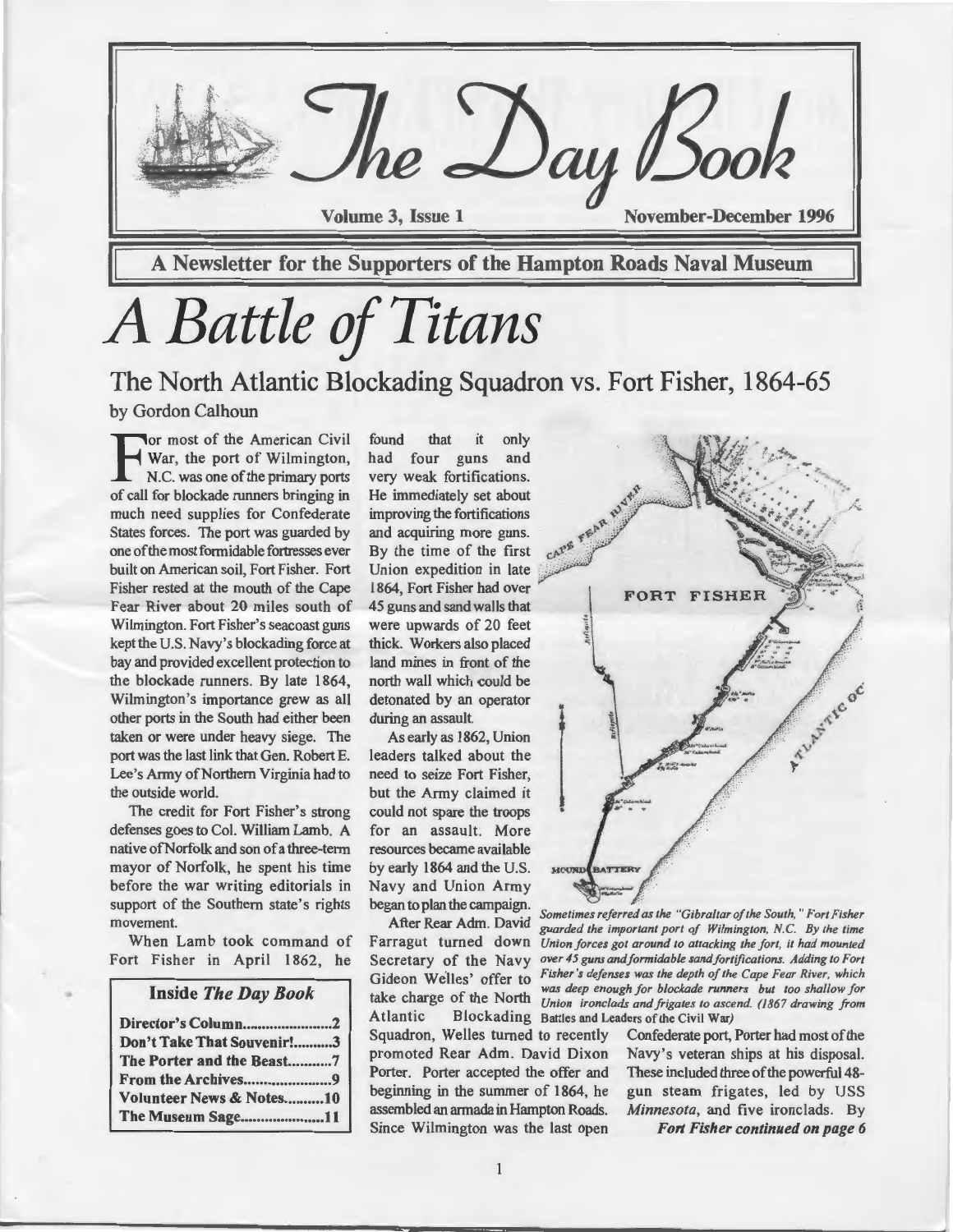# **Local History. World Events.**  The Director's Column

### by Becky Poulliot

*L ocal History. World Events.* So reads the new "tag line" for the Hampton Roads Naval Museum. reads the new "tag line" for the Hampton Roads Naval Museum. This catchy one liner encapsulates what our exhibits take nearly  $8,000$  feet to convey: how this region's naval history  $\vert$ has influenced our nation's development. Depictions of a few of those history-shaping events have appeared in a series of print advertisements. A set of four ads tell the museum's story beginning with the Battle Off the Virginia Capes. The *Monitor* ad, the second one, is shown here and conveys the clever wording and catchy imagery of the group. Eugene Ely's flight and the Battle of the Atlantic round out the series, which has appeared *en masse* in the *Virginian Pilot's* "Business Weekly" section to favorable comments. A

*Pilot's* "Sunday Break" section. It contains a huge wave with the statement that some of the most memorable battlegrounds aren 't; hence the importance of naval history. Please let me know what you think of the ads. There has been some discussion about turning them into posters advertising the museum.

This winter is turning into a busy time

### About *The Day Book*

*The Day Book* is an authorized publication of the Hampton Roads Naval Museum (HRNM). Its contents do not necessarily reflect the official view of the U.S. Government, the Department of Defense, the U.S. Navy or the U.S. Marine Corps and do not imply endorsement thereof. The HRNM is a museum dedicated to the study of 220 years of naval history in the Hampton Roads region. The museum is open Mondays from 9 am. to 4 p.m. and Tuesdays through Sundays from 10 a.m. to 5 p.m.

The Day Book's purpose is to educate and inform readers on historical topics and museum related events. It is written by the staff and volunteers of the museum. The newsletter takes its name from a 19th century Norfolk newspaper.

•

Questions or comments can be directed to the Hampton Roads Naval Museum editor. *The Day Book* can be reached at (757) 322-2993, by fax at (757) 445-1867, or write *The Day Book,* Hampton Roads Naval Museum, One Waterside Drive, Suite 248, Norfolk, VA 23510-1607. The museum can be found on the World Wide Web at http://xroads.virginia.edu/- YAM/ vamhome.html. *The Day Book* is published bi-monthly with a circulation of 1,200.

for public relations efforts. The museum has been accepted into the American Association of Museum's MAP III



program. MAP is the acronym for Museum Assessment Program, and MAP Ill concerns the museum 's public dimension efforts and how the institution relates to the visitor and the community at large. The American Association of Museums (AAM) is the official national membership program which represents our country's museums. Organized in 1906. the AAM sets

### HRNM Staff

*Director Becky Poulliot Curator Joe Judge Education Specialist Bob Malleson Exhibits Specialist Marta Nelson Museum Technician Ofelia Elba Assistant Curator Tom Dandes BTCS (SW) HRNM LPO EM I Francis Cannon Editor of The Day Book Gordon Calhoun Director, HRNHF Maj.Gen.Dennis Murphy. USMC (Ret)* 

professional standards using peer review and institutional study in a professional accreditation program.

MAP III will allow us to improve our communication among board members, volunteers and community leaders through a four to five month self-study program. The museum 's MAP Ill committee consists of Hampton Roads Naval Historical Foundation Board Members Jack Barry, Dick Rumble, David Stovall, museum docents Jud Hill, AI Petrich, Preston Turpin and Pat Spear (Pat is also a foundation board member), and staff members Joe Judge and Bob Matteson. I will be coordinating the effort along with the local public relations firm of Emily Miles and Associates.

MAP III will be used as a tool for and exhibits. The assessment is another step towards AAM accreditation, which we hope to obtain within the next five years.

-

On the evening of Sept. 19th. the museum celebrated the 215th anniversary of the Battle off the Virginia Capes with a reception hosted by the Alliance Française. Thank you to Mr. and Mrs. Gray Kiger and the law firm of Vandeventer, Black, Meridith and Martin for helping the Alliance Française underwrite the reception. Over I 00 guests enjoyed hors d'oeuvers. music by a jazz combo from the Atlantic Fleet Band, and a Marine-Navy color guard who paraded and retired the colors at sunset. Adm. Jean-Yves Nerzic, head of the French Military Mission to the Supreme Allied Commander Atlantic. gave us an enlightened look atthe French leader of the Battle Off the Virginia Capes, Adm. François Joseph Paul, Comte de Grasse.

The year closes with the annual Christmas party. Mark your calendars for the evening of Dec. 12. See page 10 for more details.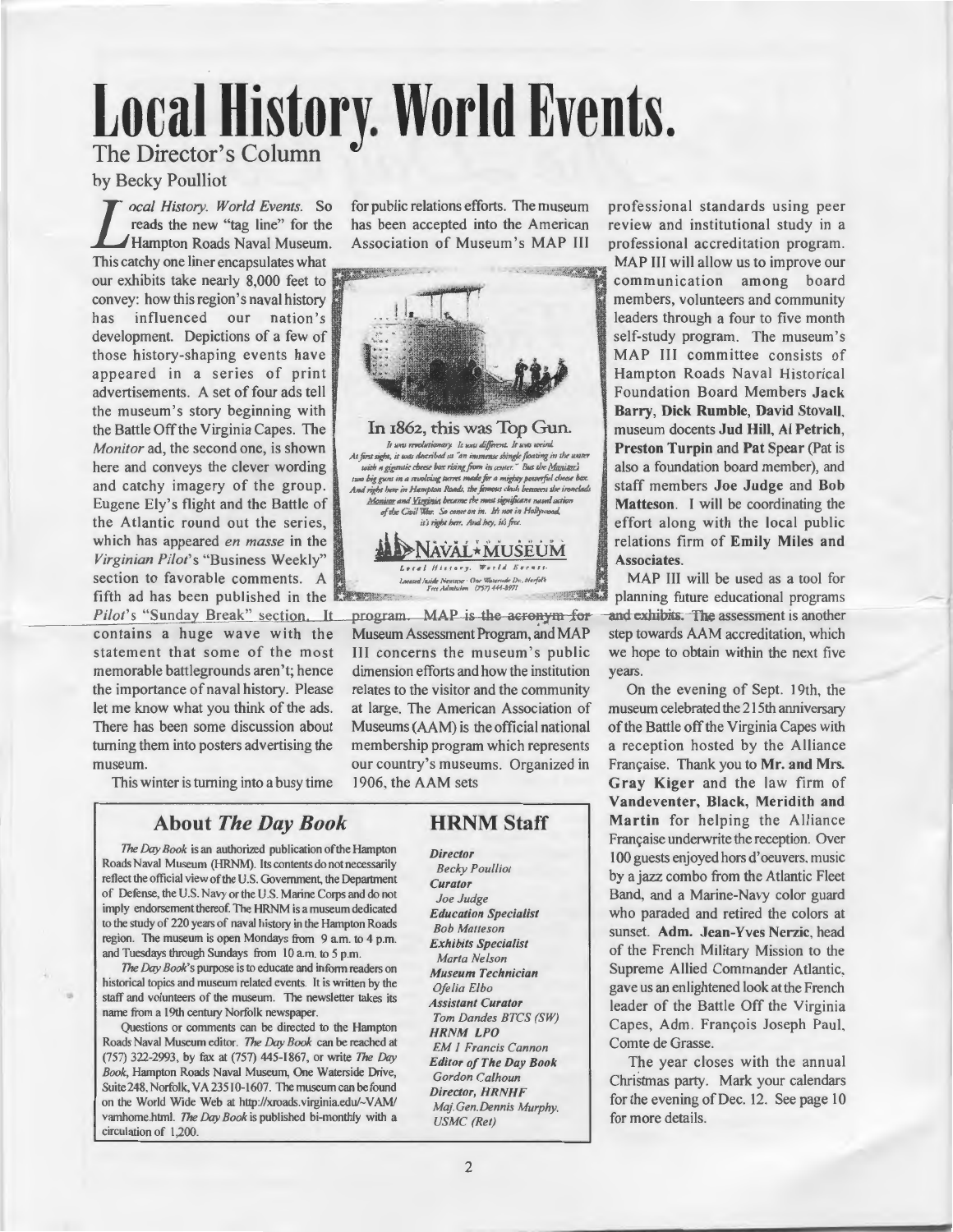# Don't Take That Souvenir! **Guidelines for Amateur Underwater Archaeologists**

by Joe Judge

**Near the end of the Civil War<br>
gallery is an exhibit of<br>
underwater archeology** The exhibit section of the museum 's underwater archeology. The exhibit focuses on the history of the sloopof-war USS *Cumberland* and the commerce raider CSS *Florida* and their artifacts. The purpose of this exhibit is not only to educate the public about the two Civil War vessels, but also to educate them about the care and treatment that underwater shipwrecks deserve. An increasing problem over the last 20 years has been the misuse and mistreatment of these valued treasures.

The answer to the question ·'What is the best way to treat this historic resource?" can legitimately be answered "Leave it alone." The reasons for this answer are many, not the least of which are the shipwreck 's role as a grave site and the idea that future generations should be able to see the shipwreck undisturbed. The complexities of maritime law, often very old maritime law, failed to protect most vessels.

Fortunately, U.S. Navy ships and aircraft wrecks that lie underwater are protected. A whole series of Federal laws and regulations, most particularly the Archaeological and Historic Preservation Act of 1974, the Archaeological Resources Protection Act of 1979 and the Abandoned Shipwreck Act of 1987, make the "do's" and "don'ts" of Navy ship and aircraft wrecks fairly clear.

Navy ships and airplane wrecks are the property of the Navy unless specific, formal action has been taken to dispose of them. Aircraft and ships stricken from the active list are not considered disposed of or abandoned. These laws also apply to ships of the Confederate States Navy and to ships

•

and aircraft surrendered to or captured by the Navy. The Navy retains the right to these wrecks whether the wrecks are in American. foreign or international waters.

Divers may dive on Navy wrecks at their own risk. This risk can be considerable, since Navy wrecks often contain unexploded ordnance and other hazards. A tragic example *Hellcat.* There are only 26 of these famous Navy fighters left. Word about the aircraft quickly got out, with the result that in no time the aircraft was gone. Divers had cut it into pieces suitable for display on their home mantelpieces.

Divers may not disturb or remove any portion of a wreck. The urge to take home a souvenir is a major



*CSS* Florida *is a prime example of what can happen when a ship wreck is vandalized by souvenir hunters. While a proper archaeological dive was done on the Hampton Roads wreck at a later date and the stolen artifacts recovered. the shipwreck site had been severely abused and many of the artifacts permanemly damaged. (US Navy photo of a 1894 drawing by Clary Rayj* 

happened off San Pedro, California. An experienced California diver. who was an editor of a diving magazine and the author of a guide to California shipwrecks, died in a 1995 accident while exploring the World War I destroyer USS *Moody* (DD-277). Trouble began for the divers when they could not free the anchor to their boat.

Despite the bevy of laws that exist, and the natural dangers of working underwater, unthinking individuals still can wreak havoc on historic sites. In 1990, divers in Narragansett Bay, Rhode Island were surprised to come across an airplane, a Grumman F6F

enemy of archaeological sites all over the world and this urge seems to become particularly acute when someone is underwater. Such actions destroy the wrecks and only insure that other divers will never have the chance to see the wreck. Vandalism of underwater sites will eventually destroy those sites. Debris fields from ships or airplanes, even though they are not complete. are considered archaeological sites and receive the same protection under law as true wrecks.

A recent legal conflict concerning USS *San Diego* (CA-6) highlighted Archaeology continued on page 4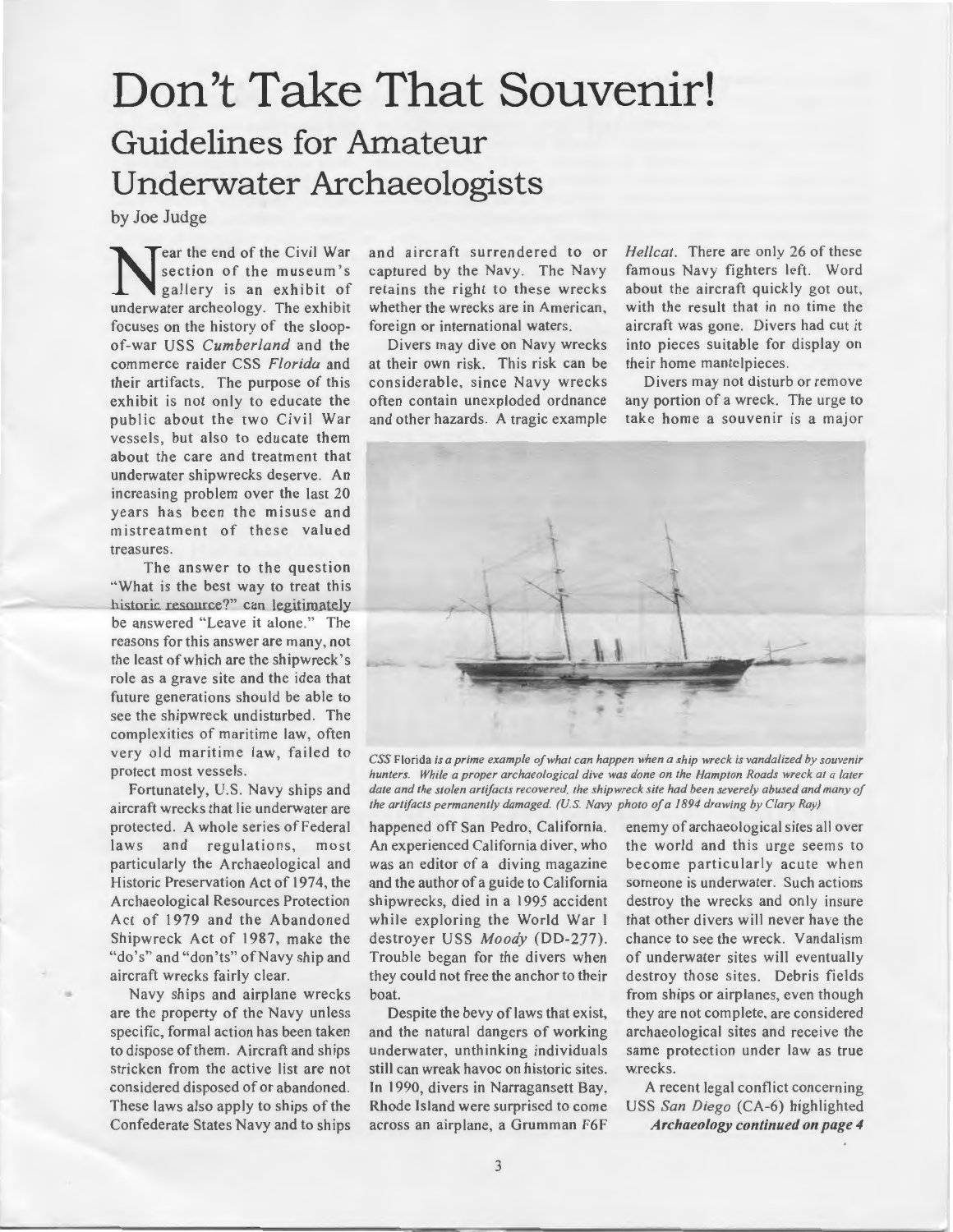#### *Archaeology continued from page 3*

some of these issues. *San Diego,* an armored cruiser, was the only major warship lost by the United States in World War I. The cruiser struck a mine laid by *U-156* off Fire Island, N.Y. in 1918. In recent years, the ship has become a popular dive spot, and unfortunately a popular spot for artifact recovery. The Naval Historical Center's interest in preserving the shipwreck upset many divers who enjoyed access to the wreck and to the associated artifact hunting. One group decided to use admiralty law to place a salvage claim on the vessel. The claim has since been dropped, and the Navy began working with dive groups to produce a management plan for the site.

Some other sites have been protected with less acrimony. In 1995, the Naval Historical Center and the state of Maryland cooperated to establish the State's first diving preserve for *U-1105,* a German submarine recovered as a war prize and then sunk in 1949 off Piney Point. Maryland. The Navy is also working closely with the state of South Carolina, the National Park Service and many other groups to develop a management (and possible recovery) plan for the Confederate submarine *Hunley,*  recently discovered near Charleston.

States usually have their own  $\bigcap_{n\geq 0}$   $\bigcap_{n\geq 0}$   $\bigcap_{n\geq 0}$   $\bigcap_{n\geq 0}$   $\bigcap_{n\geq 0}$   $\bigcap_{n\geq 0}$   $\bigcap_{n\geq 0}$   $\bigcap_{n\geq 0}$   $\bigcap_{n\geq 0}$   $\bigcap_{n\geq 0}$   $\bigcap_{n\geq 0}$   $\bigcap_{n\geq 0}$   $\bigcap_{n\geq 0}$   $\bigcap_{n\geq$ 

•

regulations for exploration of underwater cultural resources. In Virginia, the Department of Historic Resources, the U.S. Army Corps of Engineers and other agencies all have their say about the removal or disturbance of underwater historic property.

In some cases, individuals or groups have proposed the recovery of an underwater asset. The Navy will consider such proposals. but only for educational or scientific reasons, and will never accede to the disposal or sale of wrecks. Archaeological

*The urge to take home a souvenir is a major enemy of archaeological sites all over the world. Such actions destroy the wrecks and only insure that other divers will never have the chance to see the wreck.* 

resources, like other resources, are finite and fragile. Congress has directed the Navy to make everyeffort to protect these sites. In many cases, the sites are the last resting places of Navy personnel that deserve the utmost respect.

The body of current laws and regulations can be summed up in a few common sense rules. If you want to dive on a Navy wreck, get permission from the Naval Historical Center and state agencies. Find out about underwater hazards. Above all, do not disturb the wreck or take anything from the wreck. This includes the surrounding debris field. If you witness or know of the theft of material from a Navy wreck, report it to the U.S. Coast Guard and the Navy Historical Center in Washington, D.C. (202) 433-7229/ 8230. 些



Make a note that the HRNM phone numbers have changed.

**(757)444-8971** is still in use but only for general visitor's information. Individual staff members now have their own phone numbers.

**(757) 322-2987** is the new main phone

A Presentation to be Given by

**Ira Dye** 

Author of *The Fatal Cruise of the Argus* To Take Place at 2 p.m. on Nov. 13 in the Nauticus Theatre Call (757) 322-2986 for more information

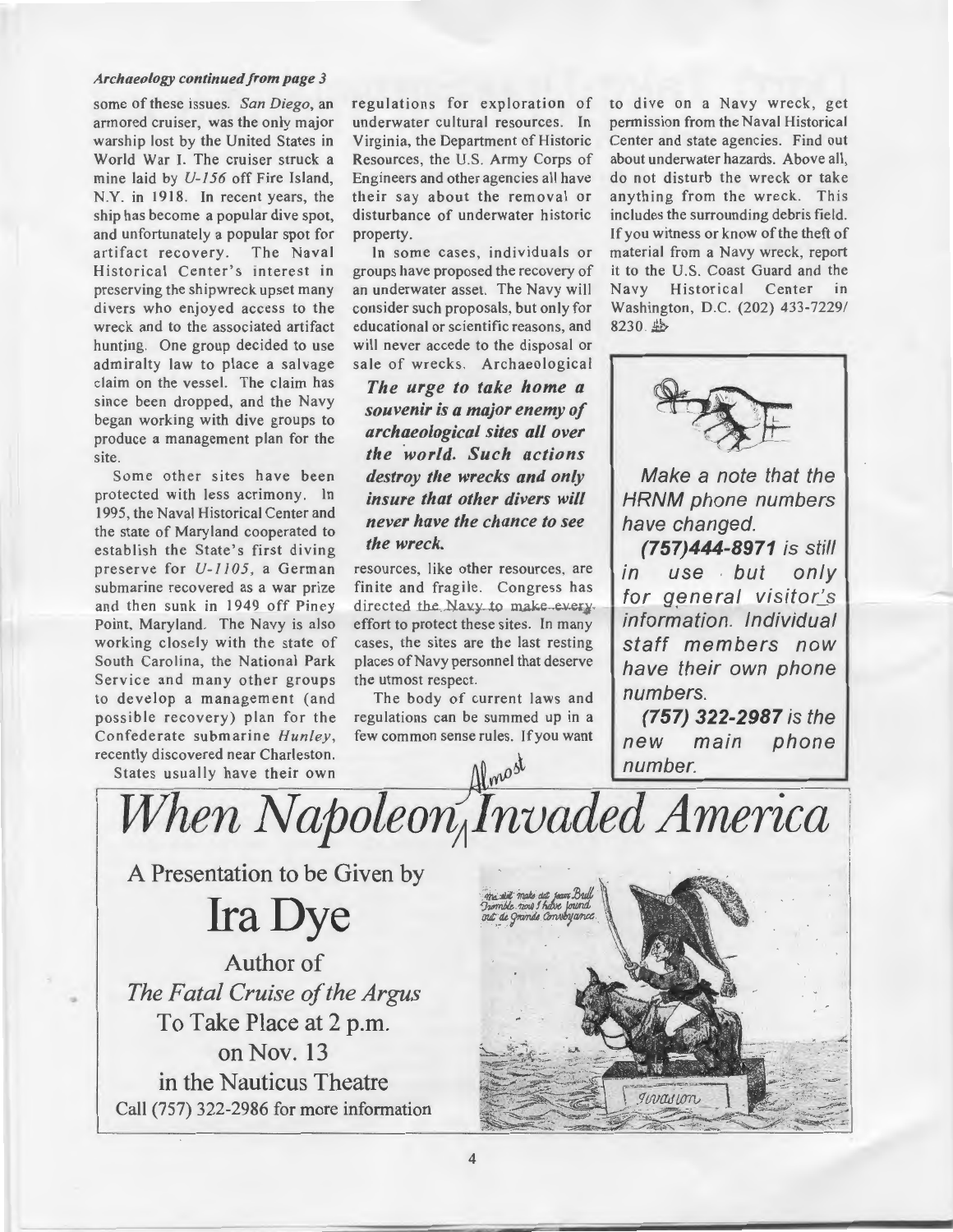### **From the Depths of the HRNM Archives Comes ... Regulars** vs. **Reserves, ca. 1862**

#### by Joe Mosier

A t the start of each of America's wars, the rapid expansion of the U.S. Navy brought confrontation between regular Naval<br>
A officers who had served prior to the war and their merchant counterparts serving only during wart their own traditions, customs and rules which led to occasional conflict. In the Hampton Roads Naval Museum archives, the Civil War letter book of Lieut. .Commander Thomas Talbot Truxtun contains an excellent example of this situation. This grandson of early Navy great Capt. Thomas Truxtun was serving in the South Atlantic Blockading Squadron at South Carolina when he faced difficulties with his Executive Officer aboard USS *Dale.* 

> USS *Dale*  Saint Helena Sound, S.C. January 13. 1862

To: Hon. Gideon Welles Secretary of the Navy Washington. D.C.

Sir,

•

[The letter starts with a three page list of reasons for temporarily suspending Acting Master J. 0. Barclay from duty] These, Sir, are, I think a few good reasons for suspending Acting Master J. 0. Barclay, "without assigning any cause," and no doubt will account for a man of his advanced years and long experience as a commander at sea, who makes it his daily boast that the discipline of the Navy is nothing to what he has been in the habit of maintaining on board his ship, that the respect paid by officers of the Navy cannot compare with that extracted by merchant captains from their subordinates, for bringing against me the most serious charge known among naval men. viz., that of unofficer- and ungentleman-like conduct.

Mr. Barclay has, time and again, admitted to me his (very natural) ignorance of Naval etiquette, and that he was too old to learn; to this admitted fact I attribute the gravity of his charges against me, for, throwing aside certain infirmities of temper, he has ever evinced a most laudable zeal in the performance of his duties.

> Very respectfully. Your obedient servant, W. T. Truxtun, Lieut. Comdg.

> > U.S. Ship *Dale*  Saint Helena Sound, S.C. March 26, 1862

To: Acting Master John Weidman

I have carefully considered the contents of your letter of this date and investigated, as far as their general nature would permit, the complaints which it contained. It appears to me that the misunderstanding between yourself and the Executive Officer Mr. Barclay, has originated in the very improper habit you both have indulged in of making mutually unpleasant remarks as to the relative merit of the Navy, and Merchant Marine.

If Mr. Barclay in general conversation makes assertions which you think derogatory to the service that you have the honor to belong to, you will best disprove them in passing them by in a dignified silence and by a prompt and ready attention to duty, coupled with a proper degree of respect for his position and advanced years, show that your training as an officer has been combined with that of a gentleman....

> I am respectfully, etc. W. T. Truxtun, Lieut. Comdg.

According to E. W. Callahan's *List of Officers of the Navy ofthe United States and ofthe Marine Corps from 1775 to 1900,*  J. 0 . Barclay was appointed to the rank of Acting Master on May 24, 1861. He resigned, still in that rank, on April 23, 1864. John Weidman graduated from the Naval Academy in 1857. He later served on board U.S. Steam Gunboat *Osceola* at the capture of Fort Fisher. On June 30, 1875, Weidman retired in the rank of lieutenant commander. At the capture of Fort Fisher, W.T. Truxtun commanded the steam gunboat *Tacony*. After the war, he would rise to the rank of commodore and serve as Commandant of the Norfolk Navy Yard prior to his retirement in 1886.  $\frac{4b}{5}$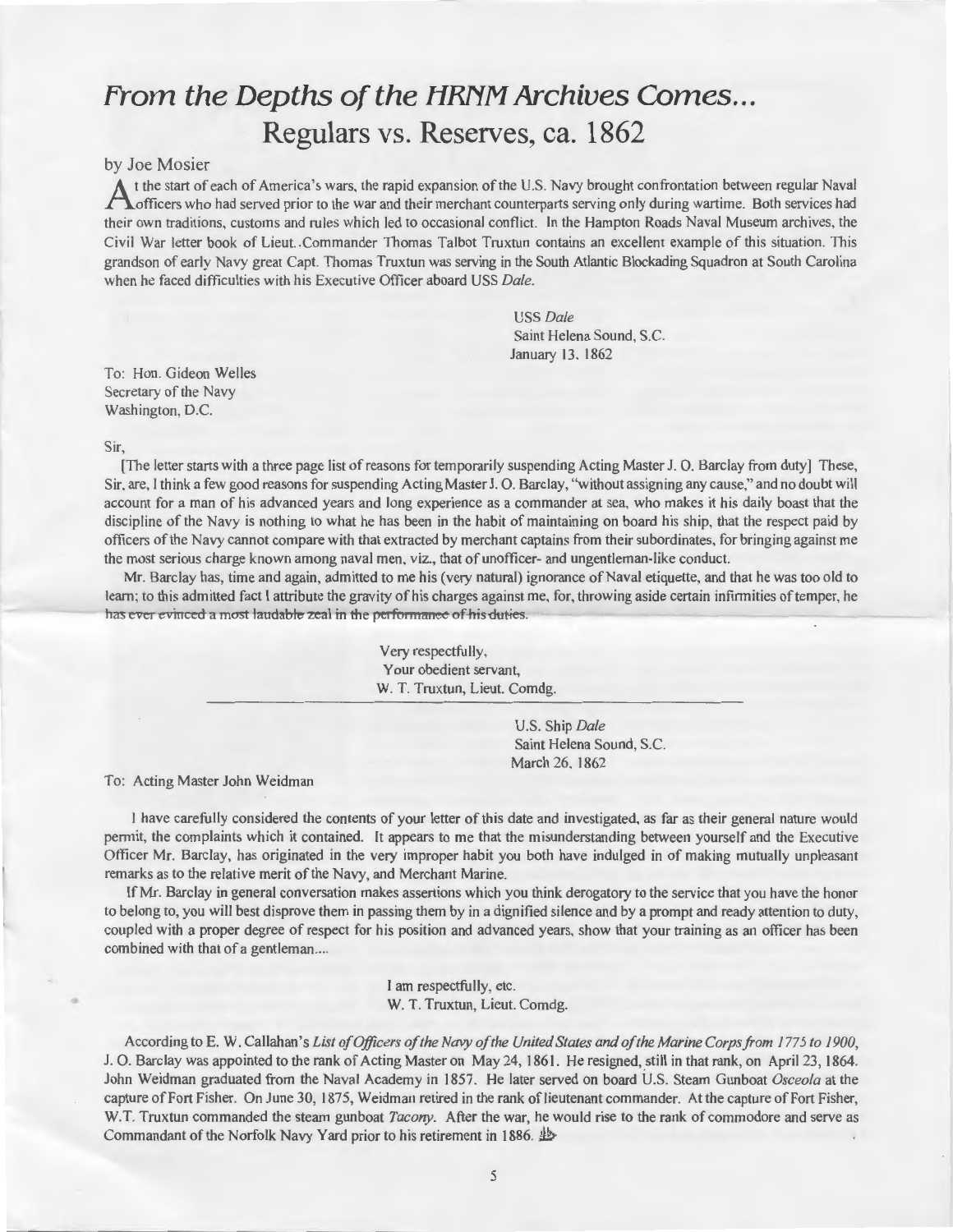

*Shown here is an engraving of the naval build-up in Hampton Roads in preparation for the Fort Fisher expedition. The fleet was one of the largest ever assembled in American waters. Fifty-eight warships, including five ironclads and three of the Navy 's 48-gun frigates, and I 00 transports gathered in Hampton Roads from June to December 1864 for the assault. (Dec. 17, 1864* Harper's Weekly *engraving)* 

### *Fort Fisher continued from page 1*

October 1864, the Navy had assembled 58 warships, mounting a total of 676 guns, in Hampton Roads. To assist in assaulting the fort, the Union Army assigned Maj. Gen. Ben Butler to command a 6,500-man brigade.

The expedition did not get underway until December. Several of the ships in the Union fleet required repairs at Norfolk and the question of a "powdership" scheme had yet to be settled. The Porter decided to stick with a direct powder-ship idea was originally assault. concocted by Butler who had heard about the mammoth shock effect of black powder explosions in English coal mines. In a rare show of inter-departmental cooperation, Adm. Porter agreed (see page 7 for more on the Butler-Porter relationship). The steamer USS *Louisiana* was converted to look like a blockade runner and packed with over 215 tons of gunpowder. In theory, the idea was to run the ship aground near the fort, blow it up and then all the Confederate soldiers inside the fort would be scared stiff by the explosion.

With the powder-ship finally finished, the armada cleared Hampton Roads arriving off Fort Fisher on Dec. 21, 1864. A rough gale tormented the fleet on the way down, delaying the arrival of the ironclads. Butler's troop transports decided on their own to head to the Union-held port of Beaufort, N.C. for safety.

Porter waited for three days for Butler's transports to arrive before running out of patience. He decided to wait no longer. He had two choices on strategy. The first was to bomb the fort and then launch a direct assault. The second option was to work some of his ships up the Cape Fear River, run the Confederate shore batteries and cut the

..

fort off from outside help.

The problem with the second option was that Porter did not have current river charts. He was afraid to have a ship run aground and be captured. He also feared that underwater mines, which the Confederates used with great effectiveness, might have been placed in the river. After having the river sounded by one of the most fearless Naval officers in history, Lt. Cmdr. William Cushing,

As previously arranged, Porter sent off the powder ship towards the fort. The ship exploded in a great thunder which was felt thirty miles away. Ten hours later, he ordered the fleet to begin firing and unleashed the greatest naval bombardment in history on the morning of Christmas Eve. While the bombardment was going the way Porter wanted, two factors were against him. First, Butler's transports had not yet arrived. Secondly, unknown to Porter, the powder-ship explosion did absolutely nothing to the Confederate troops except to have them relax their guard a little while they laughed.

On the other side of the wall, Lamb was well aware that a Union attack was coming as Confederate spies and Northern newspapers had reported for months on the Naval build-up in Hampton Roads. But Lamb could not get any more troops to help defend the· fort as his superior officer, Gen. Braxton Bragg, held them for his own use. Lamb had to make do with the 1,800 Carolinians and Georgians that were already present.

The Union fleet put up a steady stream of fire for several hours. Unprotected structures inside the fort were smashed as were a few guns. The Confederate troops were perfectly safe inside their bomb-proof shelters. Porter soon found that he could not keep up a rapid fire pace and ordered his ships to limit their fire to conserve ammunition.

During the small breaks in the bombardment, Lamb ordered his garrison to return fire in limited numbers. The more devastating shots fired by the garrison were caused by the 150-lb Armstrong Gun which hit the frigates *Minnesota* and *Wabash.* Suffering a chronic ammunition shortage, Lamb decided to reserve his shot until an assault



*The officer in charge of the defenses at Fort Fisher was Norfolk-native Col. William Lamb. He spent two years supervising the improvements of Fort Fisher and, along with his friend Gen. WHC. Whiting, led the defense of the fortress. He is buried at the Elmwood Cemetery in Norfolk. (1867 engraving/rom* Battles and Leaders of the Civil War)

came. Because the Confederate guns only fired back in a limited manner, Porter believed that the fort was paralyzed and ripe for the taking. He could not have been more wrong.

Just as the first day's bombardment was about to cease, Butler's transports showed up. Though Butler was furious that Porter started without him, he began to land his troops. The Federal soldiers

*Fort Fisher continued on page* 7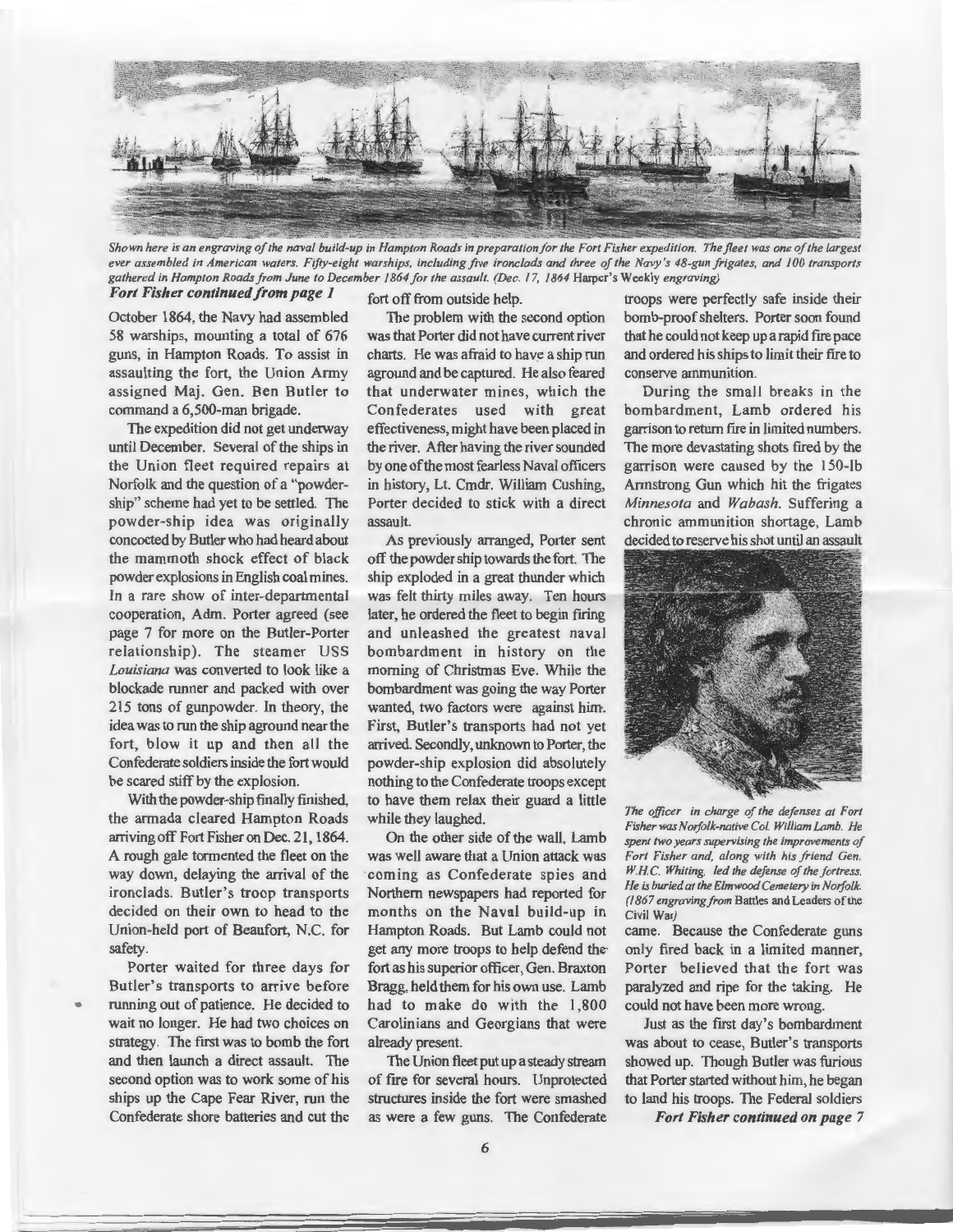### **The Porter and the Beast**

0 ne of the reasons for the failure of the first expedition against Fort Fisher was the lack of cooperation between the Union Army and the U.S. Navy. This lack of cooperation stemmed from a bitter rivalry between the commander of the Army forces, Gen. Ben "Beast'' Butler, and the commander of the North Atlantic Blockading Squadron, Rear Adm. David Dixon Porter.

Both of these two senior officers had very sharp administrative minds and were popular with their respective troops and sailors. However, the two officers came from very different backgrounds and had very different opinions about military service.

l

Porter was the son of Capt. David Porter of War of 1812 fame and became a midshipman in 1825 at the age of 12. That same year his father was courtmartialed for speaking out against the Department of the Navy. As a result, the younger Porter never trusted civilian politicians or political military officers. Porter wrote to Secretary of the Navy Gideon Welles that "I shall be sure of my man, before I cooperate with any soldier."

Ben Butler, on the other hand, had little shame when it came to politics and the military. Butler was one of the

*Fort Fisher continued from page 6*  began to take positions a couple of miles north of the fort. Outside the fort, they captured an abandoned battery and a couple hundred Confederate soldiers during a small skirmish. Union sailors were so confident of victory that ship bands struck up the tune *Yankee Doodle*  at the sight of the Union flag over the captured battery. The fleet continued its bombardment through Christmas Day.

The celebration was much too early. Butler's staff looked over the fort and after a few probing attacks, came to the conclusion that there was no possibility of storming it. Porter's bombardment had done nothing to suppress the fort. Based on these reports and the coming of gale force winds, Butler ordered his troops to begin packing up and to get back on their transports. The troops came under fire from Fort Fisher's guns while

•

country's best trial lawyers, a partisan politician and a general all at the same time. He always commanded the

attention of the newspaper reporters and used them with great effectiveness.

The rivalry started in 1862, when Porter and Butler had to

work together in the *RAdm. David Porter*  assault on Fort Jackson and Fort St. Phillip, which defended New Orleans. Like the Fort Fisher expedition, Porter's mission was to disable the forts' guns while the army troops would assault and seize the forts.

Porter's squadron bombarded the forts for two straight days with mortars. The forts, however, did

not give up until *Maj. Gen. Ben Butler* Porter's superior officer, Flag Officer David Farragut, attacked the forts directly with his squadron. Porter still took much of the credit for the victory when he reported that the forts had been smashed to pieces by the mortar fire. Butler disagreed and told all the Northern reporters that the capture of the forts and New Orleans was all his doing. He claimed that the Navy and its mortar boats

falling back. The fire was intense enough that Butler's transports took off without some of their own soldiers. Porter was in shock as he watched Butler's transports leave without even so much as a goodbye. Not only was Butler violating his orders to set up a siege of Fort Fisher, but he had abandoned his own men. After rescuing the rest of Butler's troops, Porter decided to call off the operation and the fleet ceased fire late on Christmas Day. The Union fleet had fired around 20,000 shells over the two day period. For their efforts they knocked out only six guns, caused 15 casualties and destroyed some exposed wooden buildings. The port was still open and still supplying Lee's army.

The public blame for the failure was squarely put on Porter's shoulders. *Harper's Weekly* led off their Jan. 14,



Fate reunited the pair for the Fort Fisher expedition in 1864. By this time, Porter had been promoted to rear admiral and was asked to lead the fleet against the fort. Butler at this time was the former military governor of Norfolk, and now head of the Army of the James. Much was personally at stake for both Porter and Butler. Porter always lied in the shadow of Adm. Farragut and wanted to be thought as great as his cousin. Butler had an eye on the White House and believed that a victory at Fort Fisher credited to him alone would give him the necessary fame.

The first expedition was a disaster. Each man kept the other in the dark about his respective plans for the mission. Butler succeeded in getting the press to blame Porter for the failure. However, Gen. Grant sided with Porter in the argument. Grant relieved Butler from all duties for failing to follow orders. Grant replaced Butler with Gen. Alfred Terry, whom Porter got along with much better. Together they succeeded in seizing the fort a month later. Porter won two victories in 1865: he captured Fort Fisher and got Butler fired.  $-G.C.$ 

1865 issue with an editorial denouncing Porter. In reference to the powder-ship idea newspaper wrote, "There is something ludicrously suggestive of Chinese warfare, of the loud beating of the tom-tom to appall the enemy." They continued, saying, "Admiral Porter thought the fort was seriously disabled, when a reconnaissance showed it was not...some one has blundered, and that some one should be ascertained and properly dealt with." This kind of blame could be attributed directly to Butler who wielded great influence with the press. Porter on the other hand was under a gag order from Secretary Welles and was not allowed to defend himself. In the South, the victory was viewed with mixed results. Bragg hailed it as a great victory, while other Confederate officers knew

*Fort Fisher continued on page 8* 

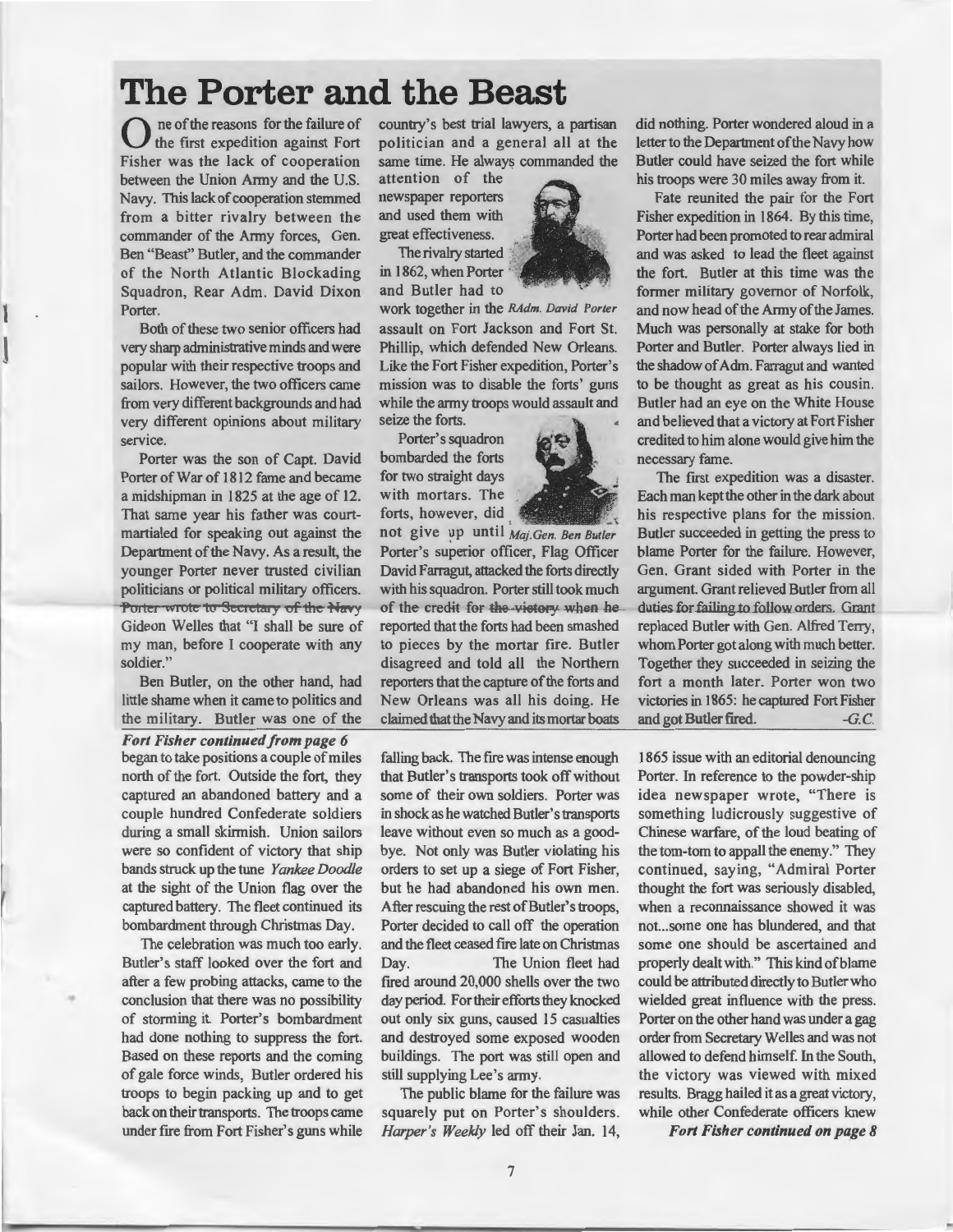### **The Porter and the Beast**

0 ne of the reasons for the failure of the first expedition against Fort Fisher was the lack of cooperation between the Union Army and the U.S. Navy. This lack of cooperation stemmed from a bitter rivalry between the commander of the Army forces, Gen. Ben "Beast'' Butler, and the commander of the North Atlantic Blockading Squadron, Rear Adm. David Dixon Porter.

Both of these two senior officers had very sharp administrative minds and were popular with their respective troops and sailors. However, the two officers came from very different backgrounds and had very different opinions about military service.

Porter was the son of Capt. David Porter of War of 1812 fame and became a midshipman in 1825 at the age of 12. That same year his father was courtmartialed for speaking out against the Department of the Navy. As a result, the younger Porter never trusted civilian politicians or political military officers. Porter wrote to Secretary of the Navy Gideon Welles that "I shall be sure of my man, before I cooperate with any soldier."

Ben Butler, on the other hand, had little shame when it came to politics and the military. Butler was one of the

*Fort Fisher continued from page 6*  began to take positions a couple of miles north of the fort. Outside the fort, they captured an abandoned battery and a couple hundred Confederate soldiers during a small skirmish. Union sailors were so confident of victory that ship bands struck up the tune *Yankee Doodle*  at the sight of the Union flag over the captured battery. The fleet continued its bombardment through Christmas Day.

The celebration was much too early. Butler's staff looked over the fort and after a few probing attacks, came to the conclusion that there was no possibility of storming it. Porter's bombardment had done nothing to suppress the fort. Based on these reports and the coming of gale force winds, Butler ordered his troops to begin packing up and to get back on their transports. The troops came under fire from Fort Fisher's guns while

•

country's best trial lawyers, a partisan politician and a general all at the same time. He always commanded the attention of the

newspaper reporters and used them with great effectiveness.

The rivalry started in 1862, when Porter and Butler had to

work together in the *RAdm. David Porter*  assault on Fort Jackson and Fort St. Phillip, which defended New Orleans. Like the Fort Fisher expedition, Porter's mission was to disable the forts' guns while the army troops would assault and seize the forts.

Porter's squadron bombarded the forts for two straight days with mortars. The forts, however, did

not give up until *Maj.Gen. Ben Butler* Porter's superior officer, Flag Officer David Farragut, attacked the forts directly with his squadron. Porter still took much of the credit for the victory when he reported that the forts had been smashed to pieces by the mortar fire. Butler disagreed and told all the Northern reporters that the capture of the forts and New Orleans was all his doing. He claimed that the Navy and its mortar boats

falling back. The fire was intense enough that Butler's transports took off without some of their own soldiers. Porter was in shock as he watched Butler's transports leave without even so much as a goodbye. Not only was Butler violating his orders to set up a siege of Fort Fisher, but he had abandoned his own men. After rescuing the rest of Butler's troops, Porter decided to call off the operation and the fleet ceased frre late on Christmas Day. The Union fleet had frred around 20,000 shells over the two day period. For their efforts they knocked out only six guns, caused 15 casualties and destroyed some exposed wooden buildings. The port was still open and still supplying Lee's army.

The public blame for the failure was squarely put on Porter's shoulders. *Harper's Weekly* led off their Jan. 14,

did nothing. Porter wondered aloud in a letter to the Department of the Navy how Butler could have seized the fort while his troops were 30 miles away from it.

Fate reunited the pair for the Fort Fisher expedition in 1864. By this time, Porter had been promoted to rear admiral and was asked to lead the fleet against the fort. Butler at this time was the former military governor of Norfolk, and now head of the Army of the James. Much was personally at stake for both Porter and Butler. Porter always lied in the shadow of Adm. Farragut and wanted to be thought as great as his cousin. Butler had an eye on the White House and believed that a victory at Fort Fisher credited to him alone would give him the necessary fame.

The first expedition was a disaster. Each man kept the other in the dark about his respective plans for the mission. Butler succeeded in getting the press to blame Porter for the failure. However, Gen. Grant sided with Porter in the argument. Grant relieved Butler from all duties for failing to follow orders. Grant replaced Butler with Gen. Alfred Terry, whom Porter got along with much better. Together they succeeded in seizing the fort a month later. Porter won two victories in 1865: he captured Fort Fisher and got Butler fired.  $-G.C.$ 

1865 issue with an editorial denouncing Porter. In reference to the powder-ship idea newspaper wrote, "There is something ludicrously suggestive of Chinese warfare, of the loud beating of the tom-tom to appall the enemy." They continued, saying, "Admiral Porter thought the fort was seriously disabled, when a reconnaissance showed it was not...some one has blundered, and that some one should be ascertained and properly dealt with." This kind of blame could be attributed directly to Butler who wielded great influence with the press. Porter on the other hand was under a gag order from Secretary Welles and was not allowed to defend himself. In the South, the victory was viewed with mixed results. Bragg hailed it as a great victory, while other Confederate officers knew

*Fort Fisher continued on page 8* 

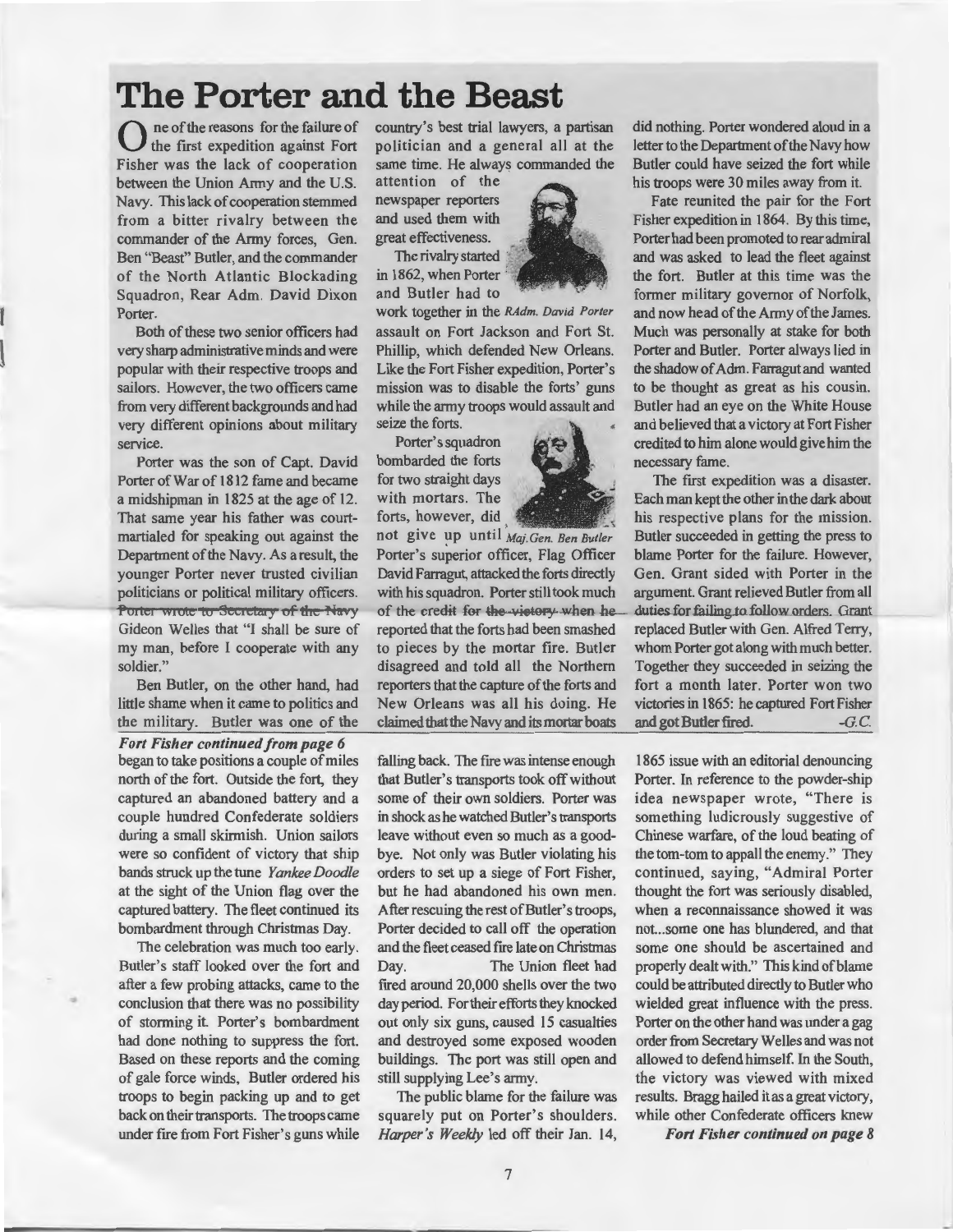

*Two weeks after the first expedition against Fort Fisher failed, the U.S. Navy organized a second assault with a new, more cooperative Army general and more ammunition. Shown above is the bombardment of the fort by the Union fleet. Before Army troops finally captured the fort on Jan. I 5, 1865, the Union fleet had fired over 70,000 shells, or about 1,464 tons of shot, during the two expeditions. (1867 engraving from* Battles and Leaders of the Civil War)

*Fort Fisher continued from page* 7

the Yankee fleet would be back. The chief Union officer, Gen. Ulysses S. Grant, was angry at Butler. He felt that Butler had disobeyed orders by picking up and leaving the way he had done. As a result, Grant relieved Butler of all duties and put Gen. Alfred Terry in command of the Fort Fisher assault

brigade. At the beginning of the new year, Union forces organized a second expedition. Porter had learned a few things from the first expedition. He brought more ammunition and tried to cooperate more closely with the Army. Porter later wrote that he felt fortunate to have worked with Terry and that Terry was one of only three Army generals he actually liked.

The second attack began on Jan. 13, 1865. That morning, the Navy renewed the bombardment and the Army landed 8,500 troops. Porter ordered the ironclads in 500 yards closer than the previous attack and instructed the wooden ships to fire off as many shots as daylight would allow. He also ordered his gunners not to use the enemy flagpole as a targeting fixture. During the first expedition, gunners used Fort Fisher's flag as a firing point. While the flag was knocked down three times, the fort went untouched. The gunners were told to frre at the fort's gun emplacements. The change in gunnery tactics proved to be very significant. Before the bombardment ceased 48 hours later, almost all of Fisher's heavy guns had been disabled and several holes were

blown into the fort's walls.

Col. Lamb knew that the end was near unless help came soon. He telegraphed Wilmington several times asking Gen. Bragg to use his 6,000 troops and attack the Federal troops. Bragg did not reply to any of Lamb's messages and busily prepared to evacuate Wilmington. All Lamb and his garrison could do was to carbines. The result was a disaster. Lamb saw the assault coming and ordered all of his troops to man the walls and repel the attack. Confederate fire was so accurate and deadly that the Navy brigade was pinned to the beach and eventually retreated in bad order. Over 200 Union sailors and Marines were killed or wounded.

The Navy brigade assault had the unintentional result of distracting the Confederate defenders, allowing the Army brigade to successfully breach the north wall of the fort. The garrison fell back to its trench system inside the fort. Lamb's minefield which was meant to repel such an assault had been disabled by the Naval bombardment. After nine charges, the Federal brigade prevailed. Lamb himselfwas.severely wounded during the attack.

A few days after the capture of the fort, Wilmington fell to Union forces. Cut off from any outside supplies, Lee surrendered at Appomattox Court House ten weeks



*Porter organized an all volunteer 2,000-man brigade of sailors and Marines from the fleet. The assault was a disaster as the brigade attacked the strongest part of the fort armed with nothing more than cutlasses. revolvers and carbines. The attack did distract the Confederate defenders' attention long enough for the Army brigade to breach the main wall on the north side. (1867 engraving from* Battles and Leaders of the Civil War)

keep their heads down. The troops did not even get a break at night as the Union ironclads, lead by USS *New Ironsides* and *Monadnock*, maintained sporadic fire.

Navy assault brigade. Two thousand sailors and Marines responded. On Jan. 15, they were to storm the fort at the same time the Army brigade attacked. Around 8 a.m ., they charged the Northeastern bastion with nothing more than revolvers, cutlasses and later, which ended the war.

Porter got his long awaited victory and fame and would go on to become one of the first Chief of Naval To assist in the actual attack, Porter Operations. Despite the defeat, Lamb began accepting volunteers for an all- was hailed in the South as the "hero of Fort Fisher." The patriot Lamb, however, did do something after the war which was more courageous than any of his Fort Fisher deeds: he became a Republican in the Reconstructed South. Despite his party affiliation, he was elected three times as mayor of Norfolk. *D*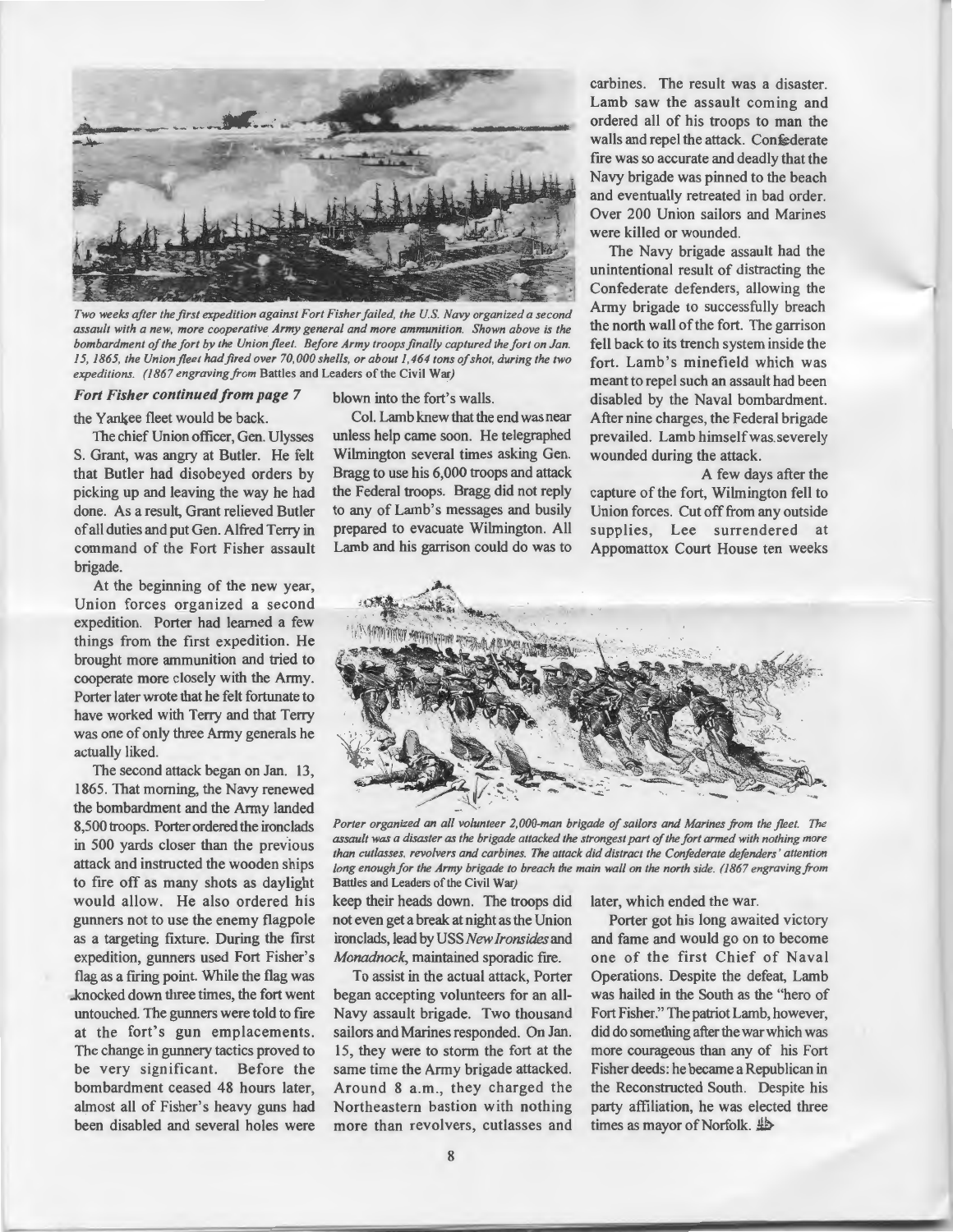## **NADEP, Norfolk Exhibit Now on Display**

proud to present *Without Us ... They Don't Fly!: A Retrospective on Naval Aviation Depot, Norfolk.* The exhibit showcases the depot's service to the Naval Air Forces over the last 75 years. Among the items on display are pictures dating from the facility's beginnings, a 1" to 1' scale model of an A-6 *Intruder* and an aircraft sheet metal mechanic's tool case. The exhibit is located on the hallway just adjacent to the museum.  $\frac{1}{2}$ 



*Through artifacts and other memorabilia, the spirit of the "Tidewater Industrial Tiger " lives on. Shown here are several items telling the story*   $of NADEP$ , Norfolk including the American flag *from NADEP, the EPA environmental quality award it received and aircraft work manuals. (Photo by Gordon Calhoun)* 

•



*The center piece of the exhibit is a I " to I ' scale model of an A-6* Intruder *being repaired. The model includes everything, from spilled coffee to the tools used to repair the aircraft, that one would see on an airplane being overhauled at NADEP, Norfolk* . *(Photo by Gordon Calhoun, model built by Jim Ryan)* 



*Hanging from the ceilings are decals of the different names the depot has used from its beginnings. (Photo by Gordon Calhoun)* 

### **Mark Your Calenders!**

for the annual

**Volunteer Christmas Party!** 

**Dec. 12. 7Pm at Norfolk Live! Lots of Good Eats. Lots of Good Treats! Volunteer Awards to be Given Out Scheduled to Provide Entertainment** 

**is Singer Bob Zentz** 



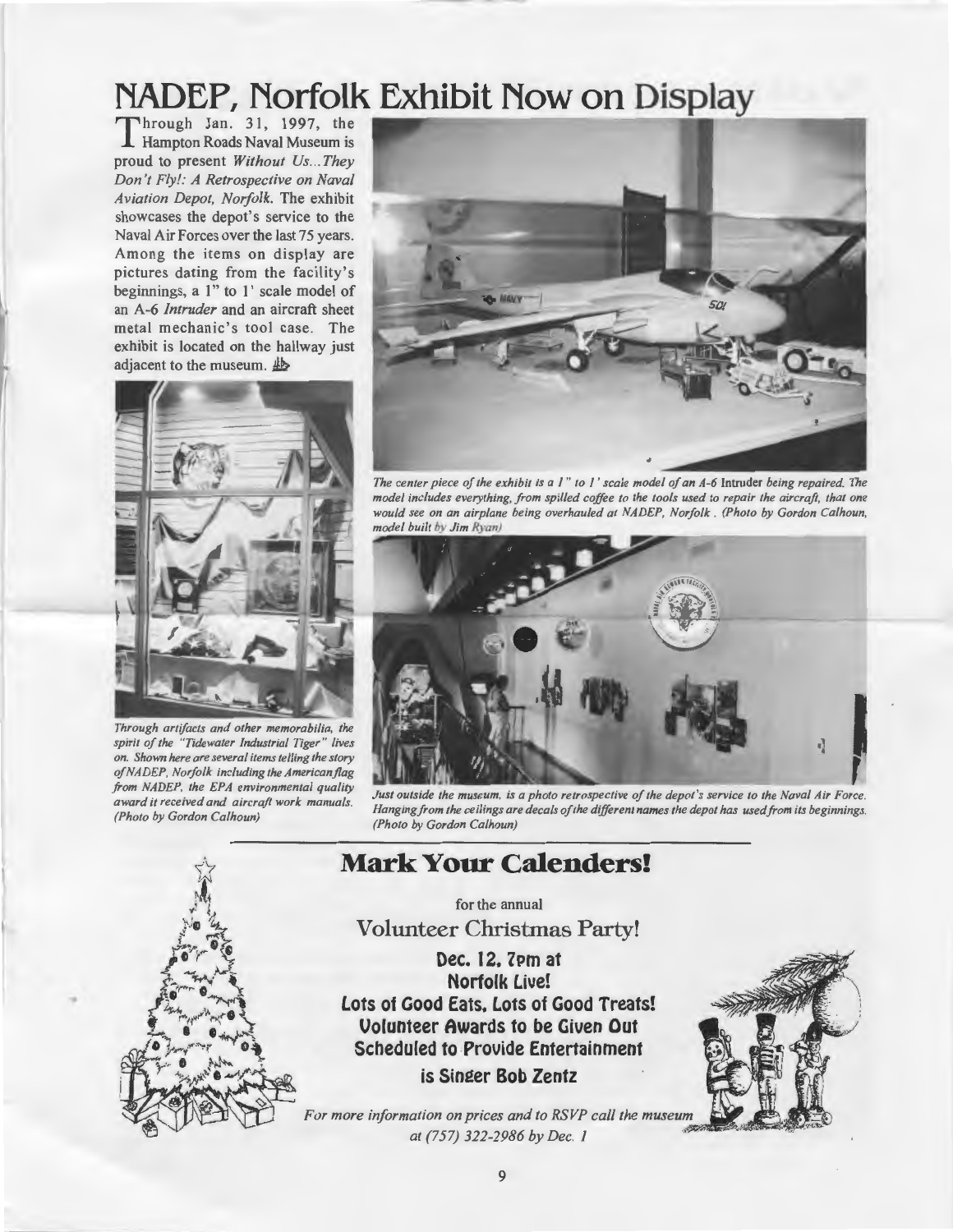### **Yolunteer News & Notes**

by Bob Matteson and Becky Poulliot

### *Thank You's are in Order*

We know how difficult it has been<br>without a volunteer coordinator. Please be assured that we are making evert effort to fill the position, and so far several individuals have indicated an interest. In the meantime, dedicated volunteers have been assisting the permanent staff.

Preston Turpin set up a terrific quarterly docent meeting and tour in September at the MacArthur Memorial Museum. Thanks to him and the MacArthur Memorial's educator, Preston Burton, who gave an excellent tour of the memorial for the 20 in attendance. It has been stated that the volunteers want to continue having quarterly meetings at other sites followed by tours. Some suggestions include the Virginia Marine Science Museum in Virginia Beach and Fort Norfolk. Should you have any other ideas, let us know.

Special thanks go to Gary Abrams, Jud Hill, Margaret Godfrey and Ralph Preston for their character interpretations at the museum's Alliance Française tour and reception on Sept. 19. They did the impossible, luring more than 100 guests away from their food and upstairs to tour the museum.

### *Events to Look Forward To*

The 3rd Annual Docent Christmas Party will take place on Dec. 12 at 7 p.m. This year, we have the event planned to take place at Norfolk Live!, a club located at the Norfolk Naval Station. Entrees will include Cornish game hen and ham with all the trimmings. Volunteer and newsletter awards will be publicly presented after dinner.

Scheduled to provide entertainment during dinner is singer Bob Zentz. Mr. Zentz specializes in sea chanties and will make the evening very memorable.

The price of this feast has yet to be determined. Look for more details in the mail. However, if you are already getting hungry and can not wait for the mail, call us at the museum at 322-2986 for more info and to RSVP. We hope all of you will be able to attend.

Mark Greenough and Living History Associates will be returning in December to give their popular vignette entitled "Love Letters." This vignette presents a sailor at sea and his wife corresponding during the holiday season of the Civil War. The time and date have yet to be announced. Look for more details in the mail.

*Happy Birthday to You!* 

 $l_{\rm{F}}$  .

**1141** 

•.: (

 $\overline{a}$  $\mathbf{v}_{-\mathbf{0}}$ 

#### November

Pat Spear Joe Mosier

#### December

Eleanor DiPeppe Jenro Lambaiso Harold Anten Hunt Lewis Larry Warren Peter Zink John Maiorana

### *New Phone Numbers*

The museum has recently received a new phone system. The old number of 444-8971 will still be used for general visitor information. Individual staff members now have there own phone numbers.

| <b>Becky Poulliot</b> | 322-2990 |
|-----------------------|----------|
| Joe Judge             | 322-2984 |
| <b>Bob Matteson</b>   | 322-2986 |
| Vol. Coordinator      | 322-2985 |
| <b>Marta Nelson</b>   | 322-2991 |
| Ofelia Elbo           | 322-2987 |
| <b>Gordon Calhoun</b> | 322-2993 |
| <b>Front Desk</b>     | 322-2989 |
| <b>BTCS Dandes</b>    | 322-2988 |



•

The Hampton Roads Naval Museum presents...

### **Joseph Law-**

Retired Public Affairs Officer and Naval Historian of the Norfolk Naval Shipyard-Portsmouth **Hear stories and tales about the most famous shipyard in the United States** 

> To be held in the Nauticus Theatre at 2 o' clock in the afternoon, Dec. 10 For more information call (757) 322-2986